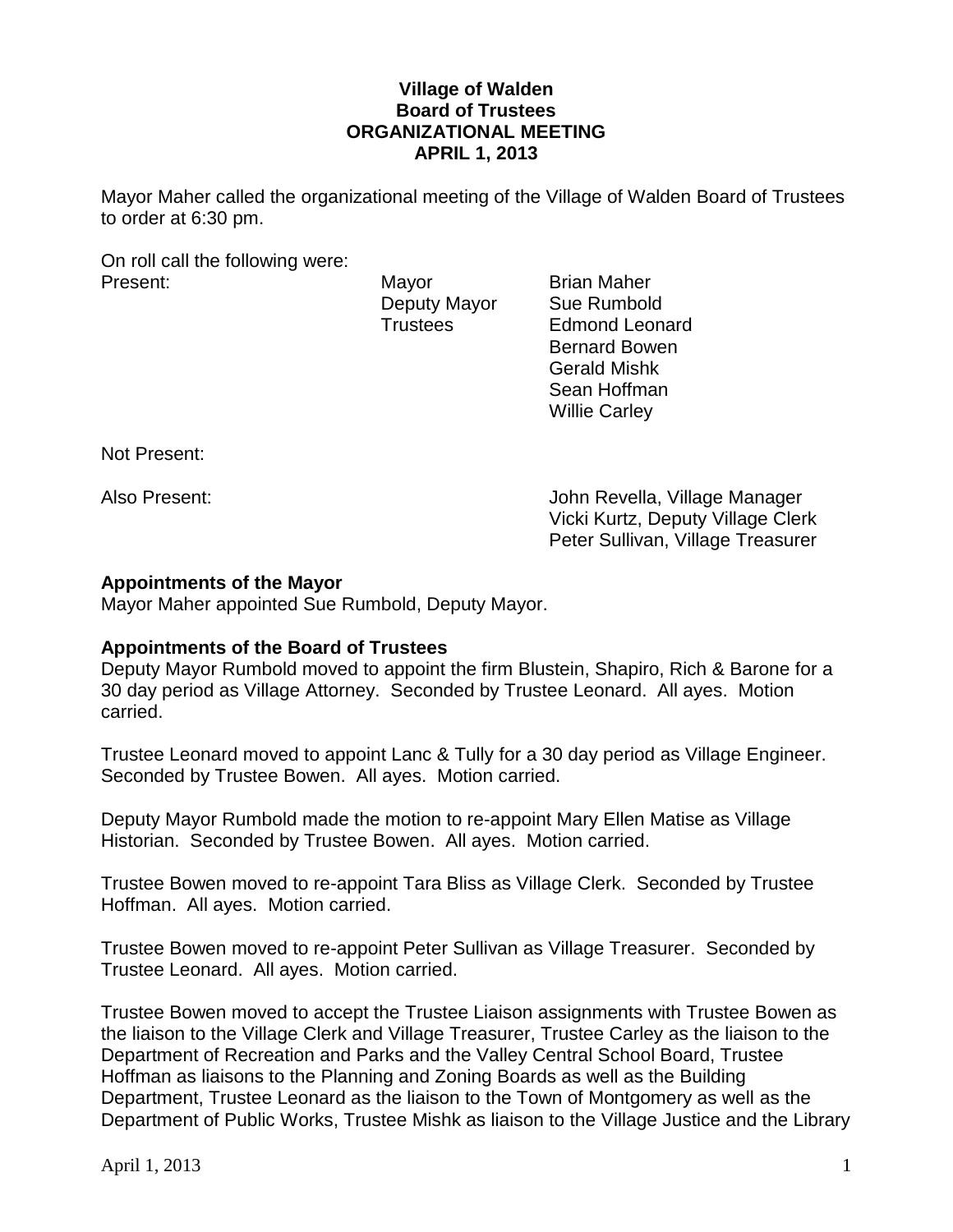Board, and Deputy Mayor Rumbold as liaison to the Police Department. Seconded by Deputy Mayor Rumbold. All ayes. Motion carried.

Trustee Mishk moved to appoint Tara Bliss as the Chair for The Leadership Day Committee. Seconded by Trustee Bowen. All ayes. Motion carried.

### **Designations of the Board of Trustees**

Deputy Mayor Rumbold made the motion to designate the Wallkill Valley Times and Times Herald Record as official newspapers of the Village. Seconded by Trustee Leonard. All ayes. Motion carried.

Trustee Leonard made a motion to designate Key Bank, Provident Bank, Bank of America, and Orange County Trust as official depositories for the Village of Walden. Seconded by Trustee Bowen. All ayes. Motion carried.

### **Resolutions of the Board of Trustees**

**Resolution 35-12-13, Setting the Dates, Times & Locations of Board Meetings** Mayor Maher commented the meetings are every first and third Tuesday of the month at 6:30pm except for no second meeting in August and no second meeting in December and there will be no meeting on Tuesday, November 5, 2013 due to Election Day.

Trustee Hoffman moved to adopt Resolution 35-12-13, setting the dates, times and locations of Board meetings. Seconded by Trustee Leonard. All ayes. Resolution carried.

**Resolution 36-12-13, Adopting an Investment Policy for the Village of Walden** Deputy Mayor Rumbold moved to adopt Resolution 36-12-13, adopting a procurement policy for the Village of Walden. Seconded by Trustee Mishk. All ayes. Resolution carried.

# **Resolution 37-12-13 Adopting a Procurement Policy for the Village of Walden**

Deputy Mayor Rumbold moved to adopt Resolution 37-12-13, adopting an investment policy for the Village of Walden. Seconded by Trustee Mishk. All ayes. Resolution carried.

#### **Appointments of the Village Manager**

Appointment of Acting Village Justice – Frederick Gorss Appointment of Deputy Village Clerk – Victoria Kurtz Appointment of Registrar of Vital Statistics – Tara Bliss Appointment of Deputy Registrar of Vital Statistics – Victoria Kurtz Appointment of Tax Assessor – Peter Sullivan Appointment to Planning Board – Lisa Dore and Alternate Brian Sebring Appointment to Zoning Board of Appeals – Jonathan Cella and Brenda Adams as Chair

# **Discussion Item – Public Comment Portion of Regular Meetings**

Mayor Maher explained that in the past any changes made to our Public Comment portion of our Regular Board Meetings have been made at our Reorganization Meeting. He called for any discussion about the topic.

April 1, 2013 2 Trustee Carley suggested making time limits. He believes in discussion and open government but he would also like to recognize time. He doesn't want to stifle someone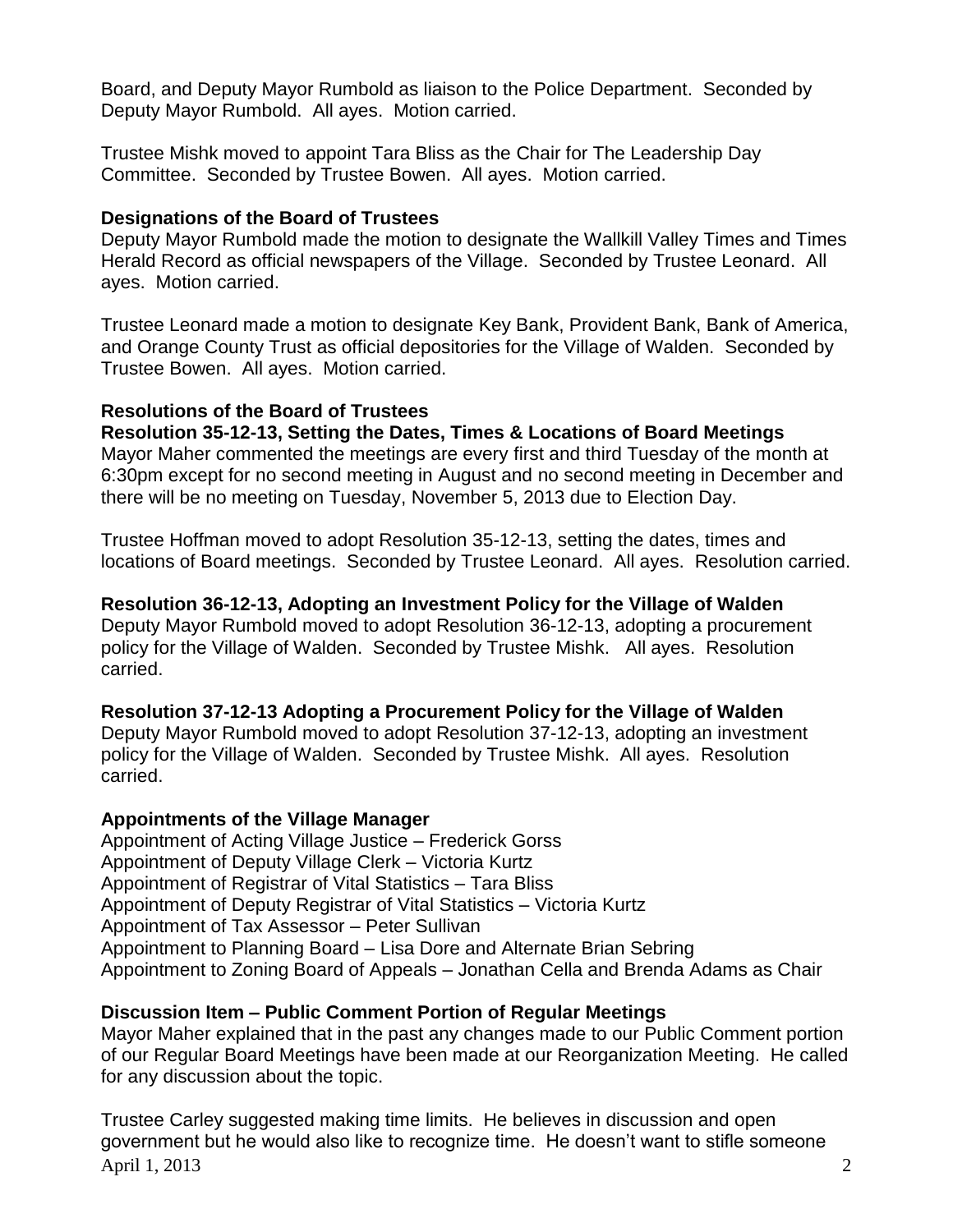from making a comment but you still want to make sure it's managed correctly. He doesn't have a specific number he just thought it was a good idea to discuss.

Trustee Mishk commented that at some public meetings there is a general time period for public comment with a sign up for those that wish to speak during that time period.

Mayor Maher asked what happens if someone comes in late and doesn't sign up. Do they have to be signed up to be heard?

Trustee Mishk was not sure. But he believes that Middletown and the Town of Wallkill do it that way.

Trustee Hoffman said that he has seen it done different way successfully. No matter way we decided it's important to remember that its public comment. He said he was guilty of it as well but it's not a time for a dialogue which takes away in terms of question and answer. It turns into Trustees talking more so than listening to the public. He would like to get it back to actual public comment and listening to what the public has to say. Regardless of what happens with the time limits. He doesn't feel that people get out of line the way we currently have discussions, he feels people are pretty good about it actually so he doesn't feel a time limit is necessary.

Deputy Mayor Rumbold feels that when she was on the school board that they did time limits and did have a signup sheet. If there was 40 people on it you would say ok everyone will get 'x' minutes to speak but generally we didn't have to as we only had 2-3 people on the signup sheet. If it was a big issue then they would institute a time limit so it doesn't go on for hours on end which is the only reason she can see to have a time limit.

Mayor Maher asked if we should have a signup sheet and wait until just before Public Comment and see who was on the list and designate a time limit at that point. People could sign up on the list right at the podium up until it was time for public comment.

Deputy Mayor continued that she doesn't feel anyone goes on and on, but if there is an issue and the room is packed with people that would be the only reason she feels a time limit would be necessary. Obviously we would have a signup sheet if it was a big issue and designate a time frame at that point, but she doesn't feel we need a time limit all the time.

Trustee Bowen would like the time limit put on it to give people ample time to speak. His only concern is people who may come in late and not be privy to knowing what is going on so they might not know they want to speak. He feels comments should be at the end and then like he said if there is not a lot of people with comments then they can say what they want to say but if there is a lot of people in the audience that want to speak then he feels the Mayor, as Chair should ask say and asking everyone to keep their comments to a short time frame.

Trustee Leonard said he pretty much agrees with Trustee Bowen about the time limit the signup sheet and everything.

April 1, 2013  $\overline{3}$ Mayor Maher stated that what we will start with is definitely a signup sheet if people want to talk in public comment and he will make sure to state a number of times throughout the